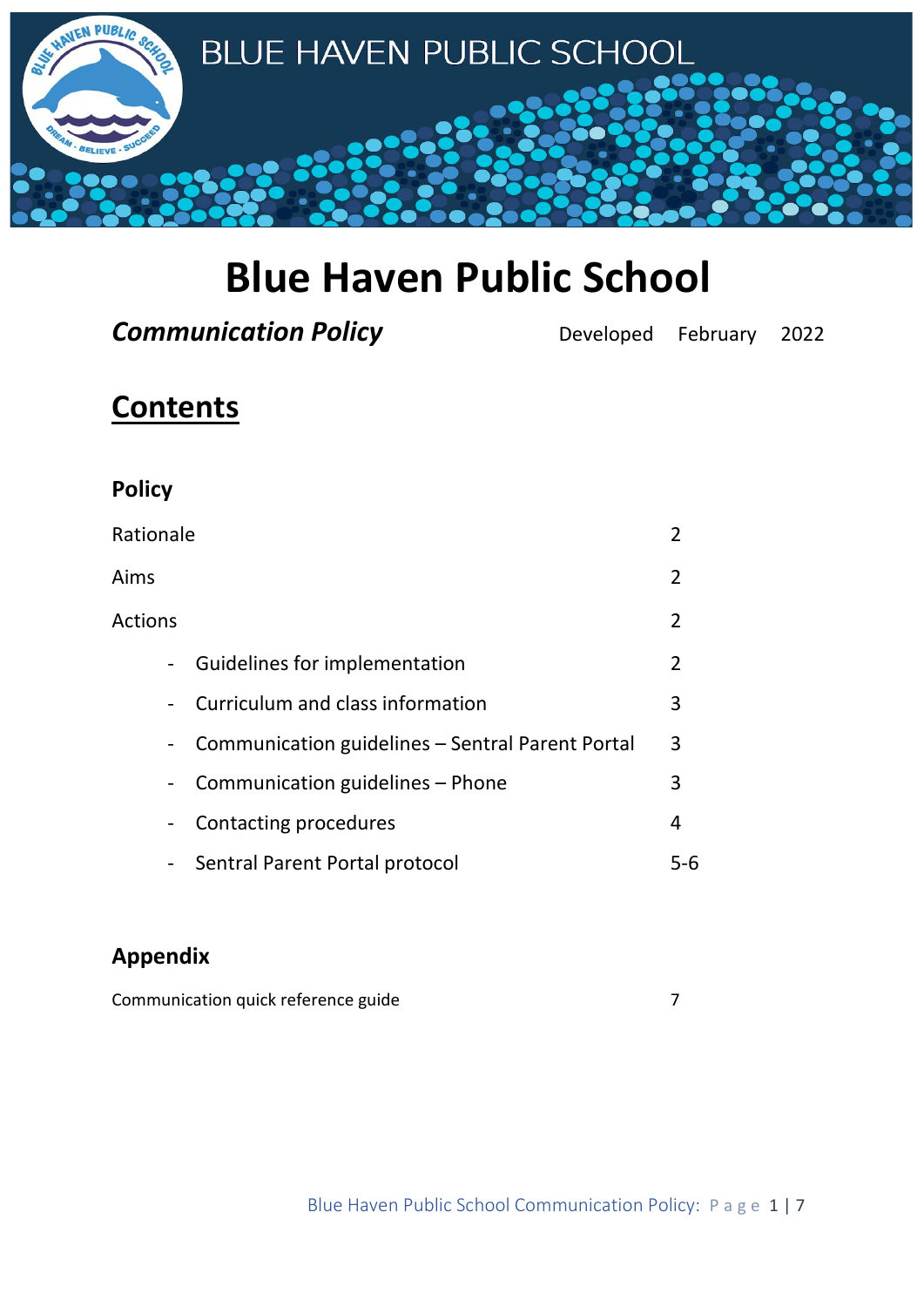#### **Rationale:**

At Blue Haven Public School, we are committed to providing a safe, inclusive and supportive environment with a positive and inclusive school culture that promotes the wellbeing and success of all. This requires that we promote open communication, fairness and positive relationships where all members are respected and valued. We believe that the relationship between home and school is an important part of ensuring children are happy, secure and ready to learn. As a school community, we are dedicated to working together to meet the various needs of our school community. Central to achieving this is trust and open, effective communication between all members of the school community.

#### **Aims:**

This policy aims to provide procedures that will result in a harmonious school community with parents, carers, staff and students all working together. The policy will ensure that:

- effective communication between all school community members takes place;
- processes allow for open and honest communication amongst school community members;
- confidential information is managed in a manner consistent with community expectations, professional standards and legal obligations;
- all stakeholders can confidently voice their opinions and concerns in an appropriate manner and have these acknowledged;
- clear and fair processes and guidelines are provided that ensure the resolution of issues or concerns in a timely, effective and respectful manner, in accordance with Department of Education guidelines;
- open and respectful, two-way communication is available to all members of the community; and
- parents, carers and school staff are assisted in organising a time to communicate safely and confidentiality.

#### **Actions:**

- 1. Guidelines for implementation
- 2. Curriculum and class information
- 3. Communication guidelines Sentral Parent Portal
- 4. Communication guidelines Phone
- 5. Contacting procedures Classroom, intervention or RFF teacher
- 6. Contacting procedures Contacting other school personnel
- 7. Sentral Parent Portal protocol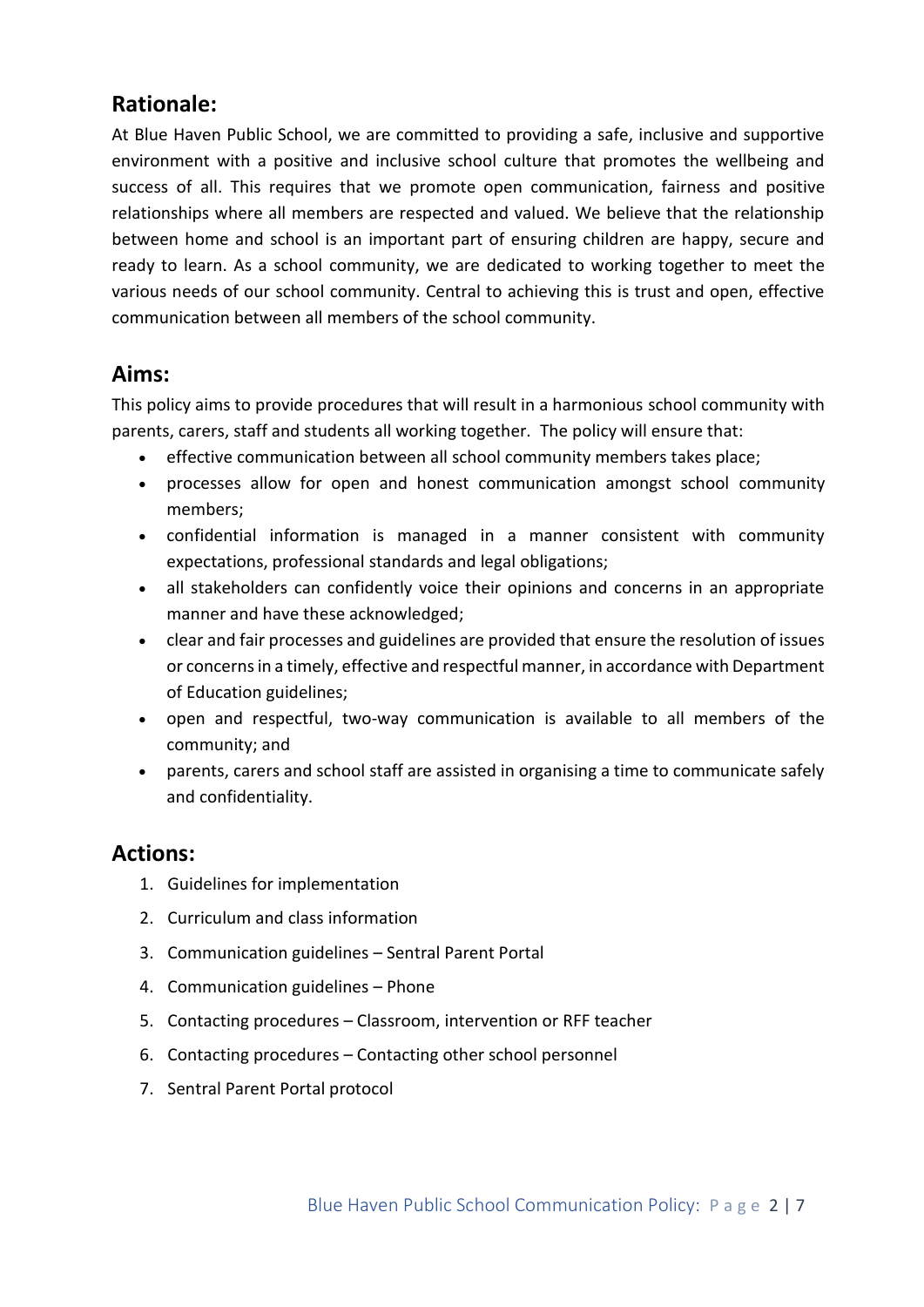#### **1. Guidelines for implementation:**

Blue Haven Public School will use a range of strategies to communicate effectively with the school community.

- The main source of school community information is the fortnightly newsletter, which acts as an integral tool for communicating the school events and procedures to the school community.
- The school newsletter is supplied in electronic form, but can be obtained from the office in paper form.
- It is the expectation and responsibility of the parents and carers to read the newsletter to stay up to date with the current happenings at the school.
- The main source of direct parent-teacher communication is with the Sentral Parent Portal. This acts as an integral tool for direct communication between teachers and parents or carers.
- It is acknowledged that teachers have time constraints during the school day and issues or concerns are best dealt with when uninterrupted time and proper attention can be given to them. Wherever possible, appointments should be made in advance with the classroom teacher.
- In all cases, if the matter is urgent and/or relates to the possible risk or harm to a student or a staff member, someone within the school, particularly a Senior Executive staff member, should be informed immediately and the urgency of the matter conveyed.

#### **2. Curriculum and class information:**

Classroom teachers and Assistant Principals will communicate curriculum information formally at:

- The beginning of the year during meet the teacher meetings;
- The beginning of Term 2, during parent-teacher interviews;
- The beginning of Term 3, during 3-way parent-student-teacher conferences; and
- The end of Term 2 and Term 4, through academic reports.

#### **3. Guidelines for communication - appropriate use of Sentral Parent Portal:**

Blue Haven Public School considers the Sentral Parent Portal to be a vital communication tool and recognised the importance of proper content and speedy replies. Sentral Parent Portal can be accessed via: [https://bluehaven-p.sentral.com.au/portal2/#!/login.](https://bluehaven-p.sentral.com.au/portal2/#!/login) Nevertheless, the high volume of communication traffic and the resultant impact on workload issues necessitates some guidelines for all users of the school community.

When using the Sentral Parent Portal, seek to:

- Facilitate a speedy response by limiting messages to less than 200 words;
- Write clearly to explain your question or concern; and
- Acknowledge teachers are not always online, due to teaching and meeting responsibilities. Their response times may take from 1-2 days within the working week.
- An exception to the 1-2 day response time may be found in the situation that a teacher works at a part-time capacity or is on leave.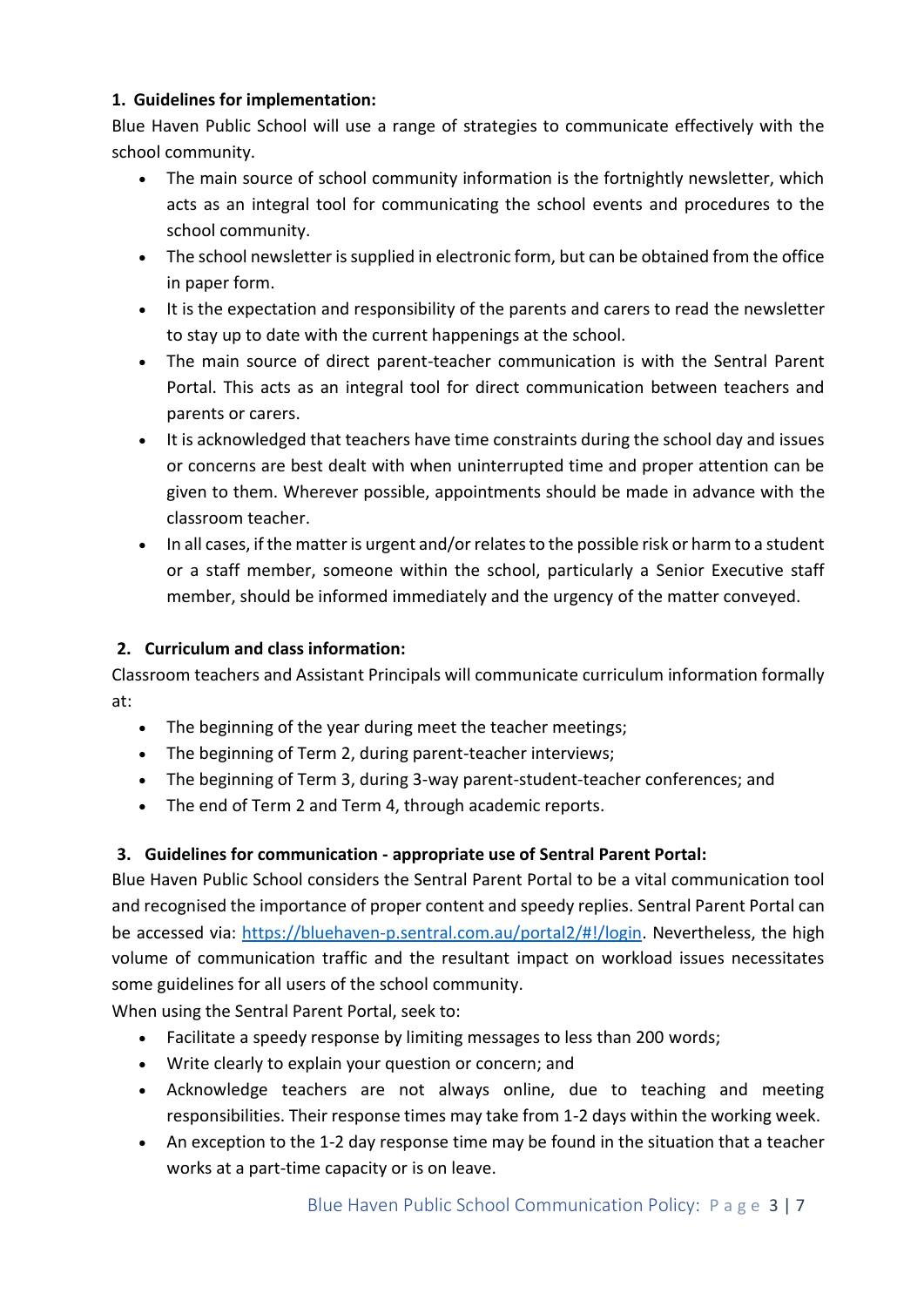- In classrooms with a shared teaching role, be mindful that only the teacher with the main teaching load will receive Sentral Parent Portal messages.
- Hours of contact for Sentral Parent Portal communication should be restricted to the hours of 8:00am and 4:30pm, Monday to Friday, in accordance with school hours.

#### **4. Guidelines for communication – Phone:**

Blue Haven Public School encourages parents and staff to use the telephone as an important tool to communicate personal issues or concerns that cannot be discussed via the Sentral Parent Portal. It is also important that all conversations by all parties are respectful and courteous.

Telephone communication is also useful for queries, urgent messages that need to be provided to students and teachers, and student absences.

Staff may not always be able to return telephone calls during the normal school day and may take up to 2 working days to return the call. Sentral Parent Portal may be used to respond to your call to arrange a meeting time.

#### **5. Contacting procedures: Contacting a classroom, intervention or RFF Teacher:**

When a parent wishes to contact a member of staff to discuss matters relating to their child, the procedure is to contact the teacher involved, giving a brief outline of the issue. Contact should be made using one of the following approaches:

- Contact the school, either by phone or coming to the front office, and ask a school administration officer to arrange for the teacher to contact you to arrange a suitable meeting time. Teachers are not usually available to answer phone calls or come to the office during teaching hours or whilst on playground duty.
- Contact the appropriate teachers in writing via: a handwritten note or the Sentral Parent Portal, asking them to organise a suitable meeting time.
- Speak briefly with the appropriate teacher, either before or after school hours (not at a time when they are teaching, leading students or on playground duty), and ask them to arrange a suitable meeting time.

#### **6. Contacting procedures: Contacting other school personnel:**

When a parent has a concern or wishes to discuss an issue regarding a situation which they consider affects the whole school, their child's wellbeing or related to a school policy or matter, the procedure is to either:

- Send a message to the class teacher through the Sentral Parent Portal, which will be forwarded to the most appropriate staff member;
- Email the school, where the office will triage the email and forward it to the most appropriate staff member;
- Send, bring or post a letter, addressed to the school or relevant individual, which will be provided to the staff member indicated. When appropriate, this may be forwarded to a staff member responsible for monitoring and supervision of the identified provided information; or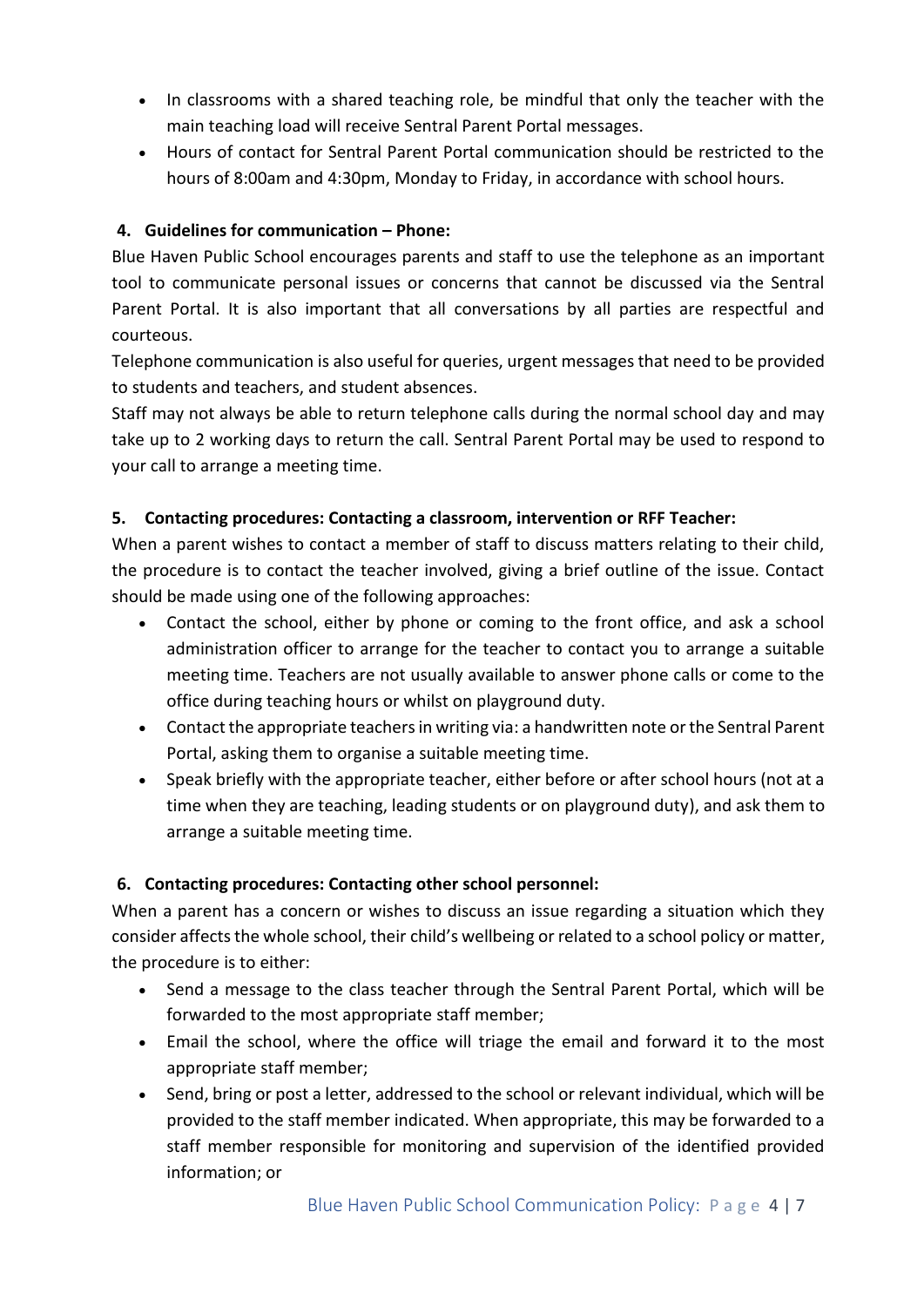• Call the school, where the office will ask some questions to clarify the purpose of the call, they will then triage it and provide the details to the most appropriate staff member.

When parents have a concern or wish to discuss an issue relating to a member of staff or of a sensitive nature, they should make an appointment with a Senior Executive staff member by contacting the school office, either by phone or coming into the office personally, and asking the office staff to arrange a suitable meeting time.

In all cases, if the matter is urgent and/or relates to the possible risk or harm to a student, staff member or school community member, the Principal should be informed immediately and the urgency of the matter conveyed.

The Principal may determine it is appropriate for someone else to resolve the issue and redirect it accordingly.

In relation to any complaints made, the Principal will adhere to the Department of Education's Complaints Handling Policy by following the School Community and Consumer Complaints Procedure.

### **7. Sentral Parent Portal Protocols for Teacher and Parent Communication:**

#### **Protocols for Sentral Parent Portal use:**

Sentral Parent Portal may be a fast and convenient way for you to send messages, but this may not be the case for many of our teachers. Teachers read emails at different times of the day and so an immediate reply is not possible. In fact, you may not receive an email reply at all, since the staff member will determine how best to contact you: by the Parent Portal, phone call or to schedule a face-to-face meeting.

#### **To use the Sentral Parent Portal effectively in a school setting, we have developed the following guidelines for parents/ carers:**

| <b>Sentral Parent Portal is appropriate</b><br>for:                                                                                                                                                              |                      | Sentral Parent Portal IS NOT appropriate for:                                                                                                                                                                                                                                                                                                                                  |
|------------------------------------------------------------------------------------------------------------------------------------------------------------------------------------------------------------------|----------------------|--------------------------------------------------------------------------------------------------------------------------------------------------------------------------------------------------------------------------------------------------------------------------------------------------------------------------------------------------------------------------------|
| 1. Brief enquiries about general<br>school matters;<br>2. School related issues only;<br>Passing on relevant information<br>3.<br>to the appropriate personnel<br>(e.g. - classroom or Intervention<br>teacher); | 1.<br>2.<br>3.<br>4. | Your child's academic progress. This is best addressed<br>through a telephone conversation or a face-to-face<br>meeting;<br>In depth discussion about your child;<br>Submitting your child's homework; this should be the<br>responsibility of the student;<br>Sending time-sensitive messages throughout the day.<br>As teachers are in class they generally will not see any |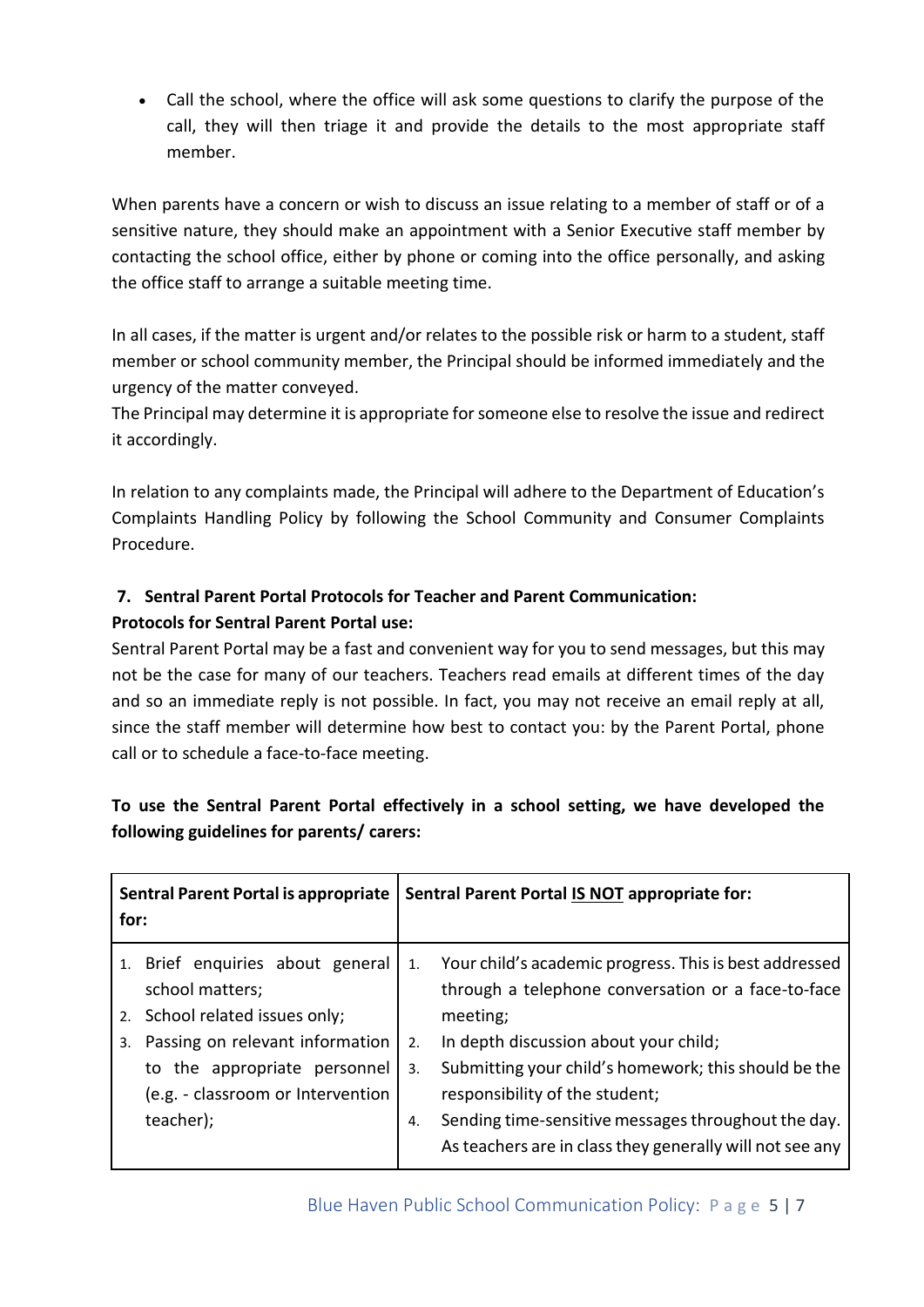| 4. | communication<br>General        |    |    | messages until after the school day has finished. (e.g. |
|----|---------------------------------|----|----|---------------------------------------------------------|
|    | between teachers and parents;   |    |    | changes to how your child will be going home);          |
|    | 5. Requests for a phone call or |    | 5. | Sending non-vital messages (e.g. child has no crunch    |
|    | parent / teacher meeting; and   |    |    | and sip for the day);                                   |
| 6. | absence<br>Reporting<br>an      | or | 6. | Threatening or offensive language; and                  |
|    | forthcoming appointment for a   |    | 7. | Sensitive information about your child or an incident   |
|    | child/child.                    |    |    | that has occured. This is better communicated in a      |
|    |                                 |    |    | more confidential way (e.g. - phone conversations or    |
|    |                                 |    |    | face-to-face meeting).                                  |

#### **When sending a message on Sentral Parent Portal:**

- Identify yourself during first contact, and if appropriate state your relationship to your child.
- Ensure that messages are respectfully written as meaning can be misinterpreted.
- Response to Parent Portal messages received by staff can take up to 1-2 working days.
- Staff are only expected to respond to messages on the Sentral Parent Portal between the hours of 8:00am and 4.30pm, Monday to Friday.
- Staff are not required to respond to messages on the Sentral Parent Portal on weekends, school holidays or when on leave.

*\*Please note: It is not appropriate to share correspondence received from staff with students.*

Please remember that while we will maintain confidentiality, some documents retained within schools can be subpoenaed or subject to the Government Information Public Access Act (GIPA).